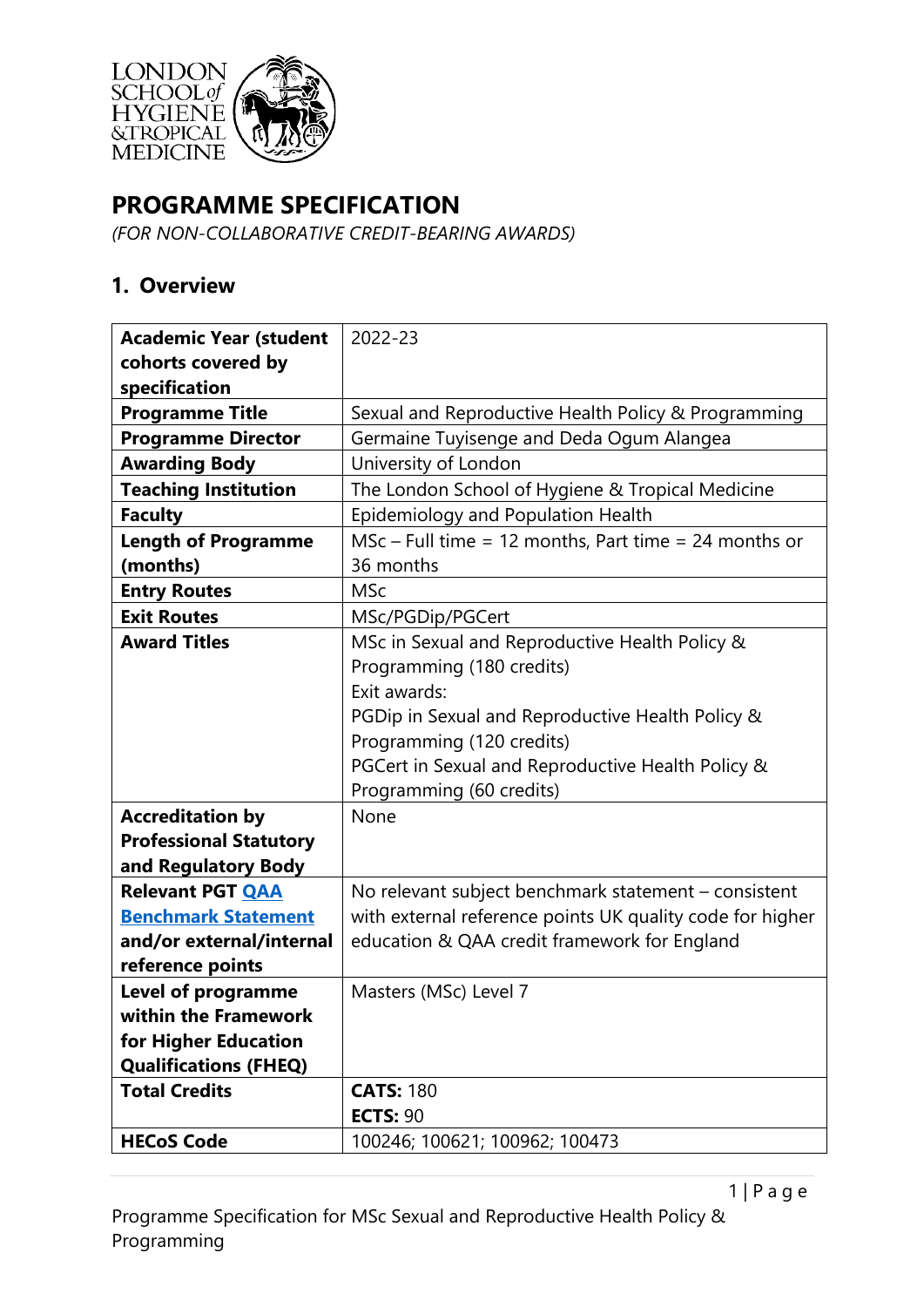| <b>Mode of Delivery</b>      | The programme will be delivered online.                                                                                                                                                                                                                                                                                                                                                                                                                                                                                                                                                                                                                                                                                                                                                                                                                                                                                    |  |  |
|------------------------------|----------------------------------------------------------------------------------------------------------------------------------------------------------------------------------------------------------------------------------------------------------------------------------------------------------------------------------------------------------------------------------------------------------------------------------------------------------------------------------------------------------------------------------------------------------------------------------------------------------------------------------------------------------------------------------------------------------------------------------------------------------------------------------------------------------------------------------------------------------------------------------------------------------------------------|--|--|
| <b>Mode and Period of</b>    | Full time (12 months) or part time (max 24-36 months)                                                                                                                                                                                                                                                                                                                                                                                                                                                                                                                                                                                                                                                                                                                                                                                                                                                                      |  |  |
| <b>Study</b>                 |                                                                                                                                                                                                                                                                                                                                                                                                                                                                                                                                                                                                                                                                                                                                                                                                                                                                                                                            |  |  |
| <b>Cohort Entry Points</b>   | Annually in September                                                                                                                                                                                                                                                                                                                                                                                                                                                                                                                                                                                                                                                                                                                                                                                                                                                                                                      |  |  |
| <b>Language of Study</b>     | English                                                                                                                                                                                                                                                                                                                                                                                                                                                                                                                                                                                                                                                                                                                                                                                                                                                                                                                    |  |  |
| <b>Re-sit Policy</b>         | https://www.lshtm.ac.uk/sites/default/files/academic-                                                                                                                                                                                                                                                                                                                                                                                                                                                                                                                                                                                                                                                                                                                                                                                                                                                                      |  |  |
|                              | manual-chapter-08a.pdf                                                                                                                                                                                                                                                                                                                                                                                                                                                                                                                                                                                                                                                                                                                                                                                                                                                                                                     |  |  |
| <b>Extenuating</b>           | https://www.lshtm.ac.uk/sites/default/files/academic-                                                                                                                                                                                                                                                                                                                                                                                                                                                                                                                                                                                                                                                                                                                                                                                                                                                                      |  |  |
| <b>Circumstances Policy</b>  | manual-chapter-07.pdf                                                                                                                                                                                                                                                                                                                                                                                                                                                                                                                                                                                                                                                                                                                                                                                                                                                                                                      |  |  |
| <b>Programme Description</b> | This programme is designed in collaboration with the<br>University of Ghana School of Public Health (UGSPH) to<br>equip students with the advanced knowledge and skills<br>required to design, implement, lead on and evaluate<br>evidence-based sexual and reproductive health (SRH)<br>programmes and policies in sub-Saharan Africa and<br>other low- and middle-income settings. The programme<br>will focus on subjects which are directly relevant to<br>improving SRH in communities and at the global level,<br>including: the critical understanding and application of<br>evidence from a multidisciplinary perspective; the<br>influence of health systems and policies on SRH and<br>how can these be transformed; the importance of SRH<br>rights and reproductive justice; techniques to monitor,<br>evaluate and improve programmes and policies using<br>implementation sciences; how to manage programmes |  |  |
|                              | and communicate effectively with stakeholders. Students<br>will have the opportunity to acquire new knowledge<br>skills in other specialist areas such as health promotion<br>or health economics and to develop up-to-date subject<br>expertise in specific domains of SRH such as family<br>planning, abortion care, maternal and perinatal health,<br>intimate partner violence and control of sexually<br>transmitted infections. They will be enrolled in a<br>mentorship programme to enhance their networking<br>and leadership skills and they will undertake a<br>supervised project focussing on an SRH policy,<br>programming or evaluation question in a low- or<br>middle-income country.                                                                                                                                                                                                                     |  |  |
| Date of Introduction of      | September 2022                                                                                                                                                                                                                                                                                                                                                                                                                                                                                                                                                                                                                                                                                                                                                                                                                                                                                                             |  |  |
| Programme                    |                                                                                                                                                                                                                                                                                                                                                                                                                                                                                                                                                                                                                                                                                                                                                                                                                                                                                                                            |  |  |
| (month/year)                 |                                                                                                                                                                                                                                                                                                                                                                                                                                                                                                                                                                                                                                                                                                                                                                                                                                                                                                                            |  |  |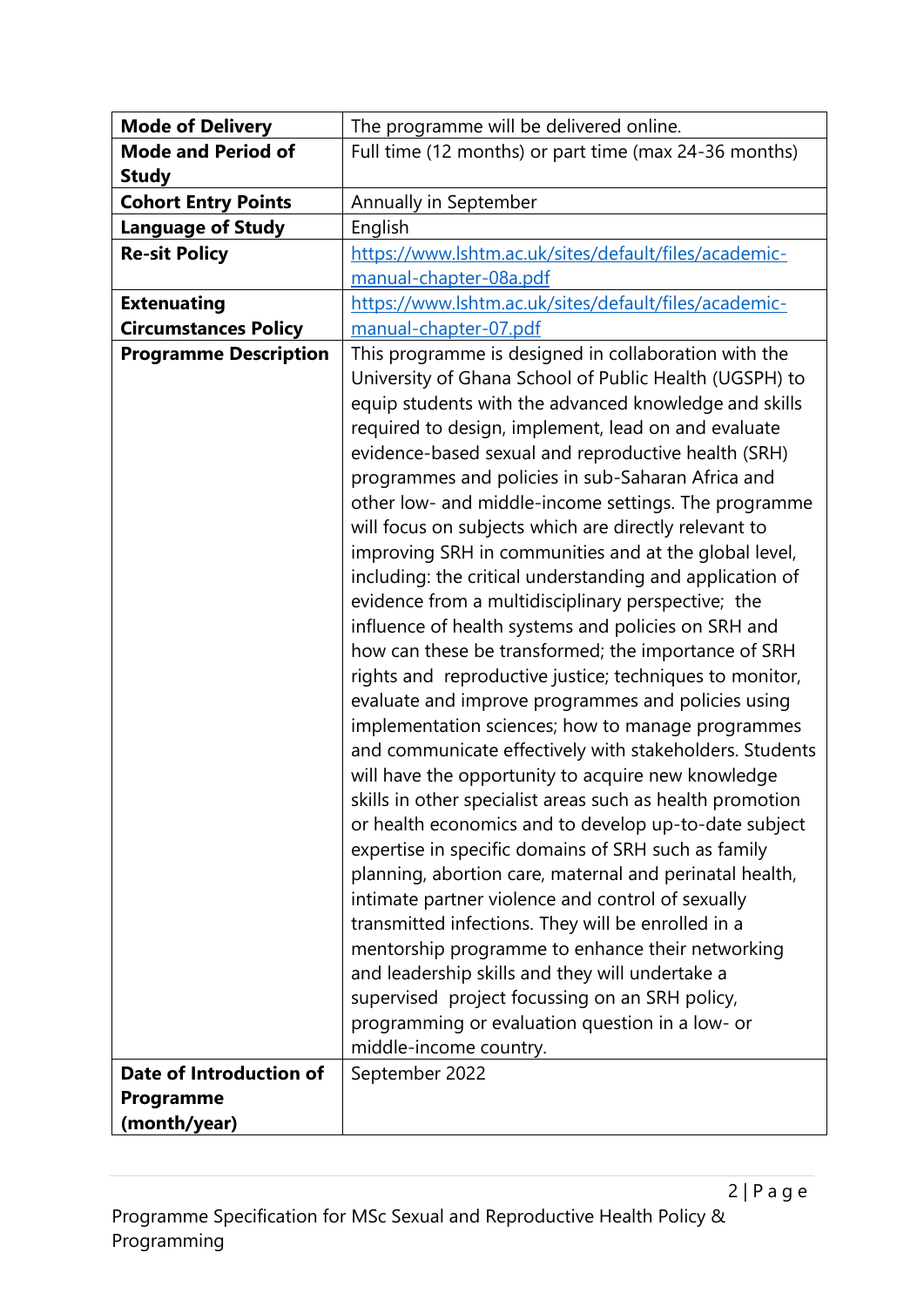| Date of production /<br>revision of this | <b>March 2022</b> |
|------------------------------------------|-------------------|
| programme<br>specification               |                   |
| (month/year)                             |                   |

## **2. Programme Aims & Learning Outcomes**

## **Educational aims of the programme**

The programme aims to train professionals working in the health or policy sectors with advanced expertise and leadership skills to design, implement and evaluate sexual and reproductive health policies and/or programmes in sub-Saharan Africa and other low- and middle-income settings.

## **Programme Learning Outcomes**

## **1. Knowledge and Understanding of:**

Upon successful completion of the programme, students will be able to demonstrate advanced knowledge and understanding of:

- Policy and health system factors influencing sexual and reproductive health and rights (SRHR) in low and middle income settings, and how these should be taken into account in the design and delivery of effective SRH programmes
- The influence of socio-political, cultural, legal and ethical issues surrounding SRHR in low- and middle-income settings on the design and delivery of SRHR programmes and policies tailored to the context
- Up-to-date evidence base on effective sexual and reproductive health policies and interventions

## **2. Skills and other Attributes**

Students will be able to demonstrate:

- Critically interpret, synthesise and apply research evidence to support SRHR policies and programmes
- Design and cost a SRHR programme informed by the latest evidence and tailored to the context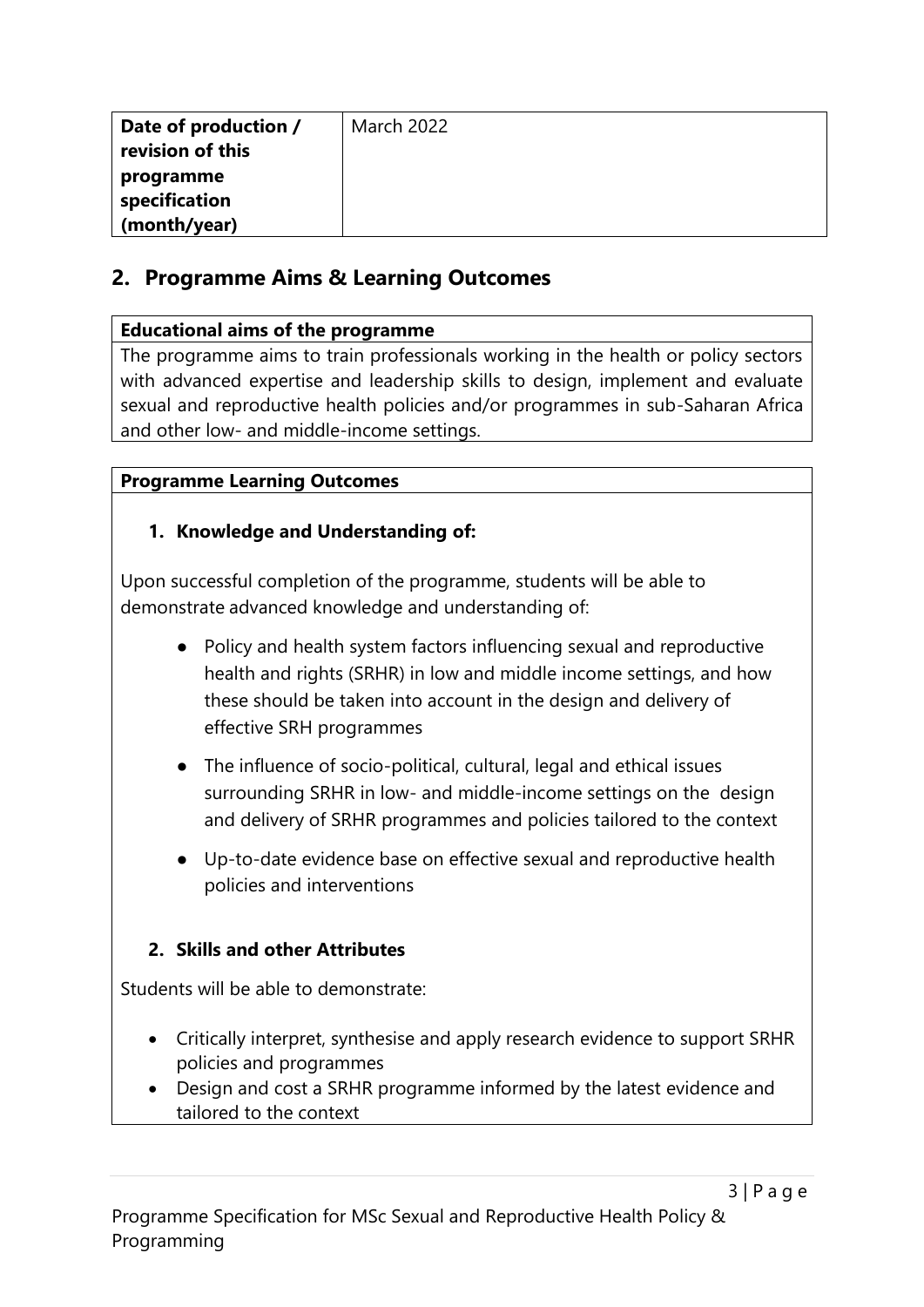### **Programme Learning Outcomes**

- Select and deploy appropriate methods, data sources and quality measurement approaches to monitor and evaluate SRHR programmes and policies
- Critically appraise policy strategies to promote SRHR in low- and middleincome settings, that reflect the variation in needs of different population groups
- Apply skills in communication with specialist and non-specialist audiences, advocacy, and collaborative working to engage effectively with stakeholders who influence sexual and reproductive health policy and programming

## **Teaching and Learning Strategy**

A range of teaching and learning approaches will be used, including the 'flipped classroom' approach, where students read, view or interact with materials independently (for example pre-recorded lectures, teaching notes, quizzes, podcasts, or other media), followed by interactive sessions where students can apply their learning and assess their understanding of a topic. Interactive teaching sessions may include live lectures, Q&A sessions, debates and panel discussions; small group seminars; practical sessions applying specific skills; and facilitated group work with peers. Students are also expected to learn through both directed and self-directed study, independently and in groups. Each element of the programme has specific learning objectives, with content designed to help students achieve these outcomes. Students will participate in a mentoring programme to develop practical skills in communication, negotiation and leadership in sexual and reproductive health within the global health landscape. Teaching will be delivered in collaboration with academic staff at the UGSPH.

### **Assessment Strategy**

The strategy is designed to reflect the reality of working in SRH policy and programming and to test relevant public health skills. Module assessments will include formative tasks to assess progress and summative tasks to test against the Intended Learning Outcomes. A combination of approaches will include group or individual reports, essays, policy briefs, written exams and group or individual presentations. Students will also be asked to write a comprehensive written project report, which may include a placement, based on a rigorous and in-depth exploration into a focused question chosen by the student. The format of module assessment will draw on the most appropriate method for testing the intended learning outcomes of the module. The module assessments and the project report will together test the Intended Learning Objectives of the Programme.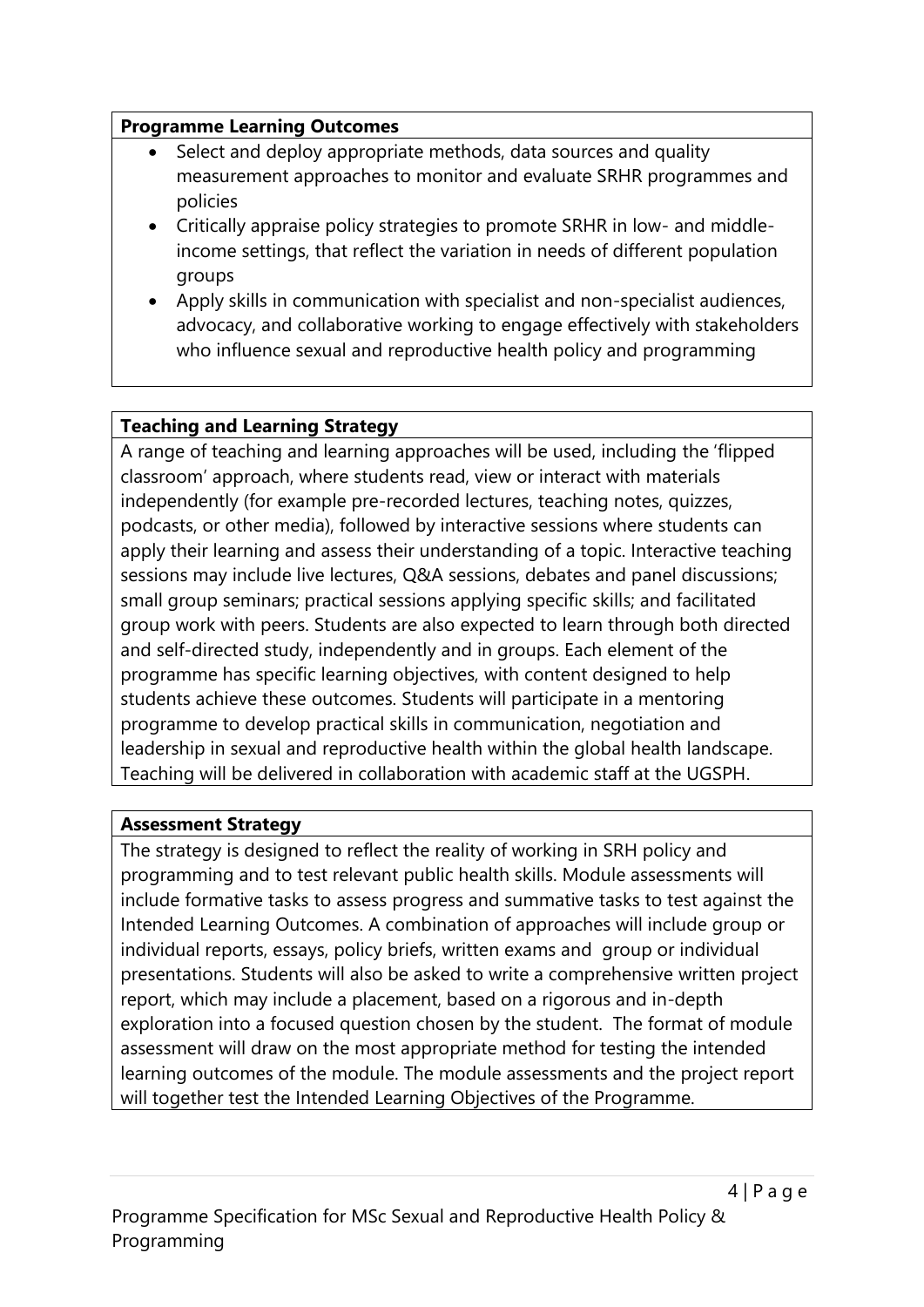## **3. Programme Structure and features, modules, credit assignment and award requirements:**

| <b>Full-time Masters</b>     | Term 1 | Term 2 | Term 3 | <b>Total</b><br><b>Credits</b> |
|------------------------------|--------|--------|--------|--------------------------------|
| Compulsory<br><b>Modules</b> | 4      |        |        | 75                             |
| Recommended                  |        |        |        | 45                             |
| <b>Modules</b>               |        |        |        |                                |
| Projects                     |        |        |        | 60                             |

Module information is correct at the time of publication, but minor amendments may be made subject to approval as detailed in Chapter 3 of the LSHTM Academic [Manual.](https://www.lshtm.ac.uk/sites/default/files/academic-manual-chapter-03.pdf) Optional (i.e. recommended non-compulsory) modules listed are indicative and may change from year to year. [https://www.lshtm.ac.uk/study/courses/changes](https://www.lshtm.ac.uk/study/courses/changes-courses)[courses](https://www.lshtm.ac.uk/study/courses/changes-courses)

| <b>Term</b> | <b>Slot</b> | <b>Module</b><br>Code | <b>Module Title</b>                                                   | <b>Module Type</b><br>(compulsory or<br>recommended) | <b>Credits</b><br>(CATS) |
|-------------|-------------|-----------------------|-----------------------------------------------------------------------|------------------------------------------------------|--------------------------|
| 1           | AB          | 2602                  | Sexual and<br>Reproductive Health<br>and Rights                       | Compulsory                                           | 15                       |
| 1           | AB          | 2600                  | Understanding and<br>Applying Research<br>Evidence                    | Compulsory                                           | 20                       |
| 1           | AB          | 2601                  | Health Policy and<br>Systems for Sexual<br>and Reproductive<br>Health | Compulsory                                           | 15                       |
| 1           | AB          | <b>PHM107</b>         | Foundations in Health<br>Promotion (by<br>Distance Learning)          | Compulsory<br>(option)*                              | 10                       |
| 1           | AB          | <b>PHM103</b>         | Introduction to Health<br>Economics (by<br>Distance Learning)         | Compulsory<br>(option)*                              | 10                       |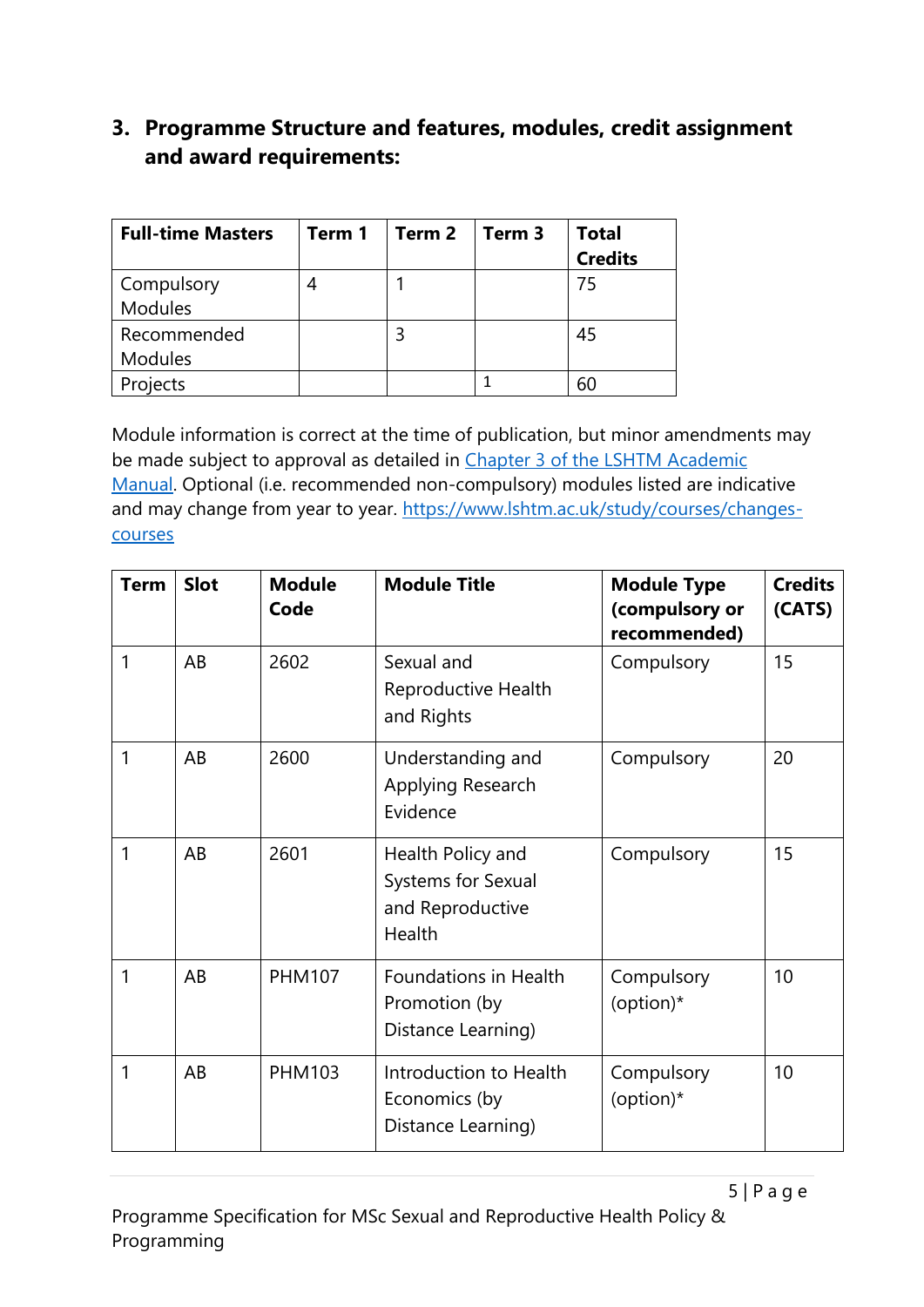| <b>Term</b>    | <b>Slot</b>    | <b>Module</b><br>Code | <b>Module Title</b>                                                       | <b>Module Type</b><br>(compulsory or<br>recommended) | <b>Credits</b><br>(CATS) |
|----------------|----------------|-----------------------|---------------------------------------------------------------------------|------------------------------------------------------|--------------------------|
| $\mathbf{1}$   | AB             | <b>PHM108</b>         | Health Services (by<br>Distance Learning)                                 | Compulsory<br>(option)*                              | 10                       |
| $\overline{2}$ | $C2**$         | <b>PHM219</b>         | <b>Evaluation of Public</b><br>Recommended<br><b>Health Interventions</b> |                                                      | 15                       |
| $\overline{2}$ | C <sub>1</sub> | 2604                  | Gender and<br>Reproductive Rights                                         | Recommended                                          | 15                       |
| $\overline{2}$ | C <sub>1</sub> | 2603                  | Programmme<br>Monitoring and<br>Implementation<br>Research                | Recommended                                          | 15                       |
| $\overline{2}$ | C <sub>2</sub> | 2605                  | Abortion Policy and<br>Programming                                        | Recommended                                          | 15                       |
| $\overline{2}$ | C <sub>2</sub> | 2401                  | <b>Family Planning</b><br>Programmes (                                    | Recommended                                          | 15                       |
| $\overline{2}$ | D <sub>1</sub> | <b>EPH</b><br>2459    | Current Issues in<br>Maternal and Perinatal<br>Health                     | Recommended                                          | 15                       |
| $\overline{2}$ | D <sub>1</sub> | <b>ITD 3192</b>       | Control of Sexually<br><b>Transmitted Infections</b>                      | Recommended                                          | 15                       |
| $\overline{2}$ | D <sub>2</sub> | 2606                  | Sexual and<br>Reproductive Health<br>Policy & Programming                 | Compulsory                                           | 15                       |
| 3              |                |                       | Project Report                                                            | Compulsory                                           | 60                       |

\* Students choose **one** of the three modules. The assessment will be a written exam in June.

\*\* Students can study throughout a year but will be suggested to study in C2 slot to take a summative assessment by the end of March.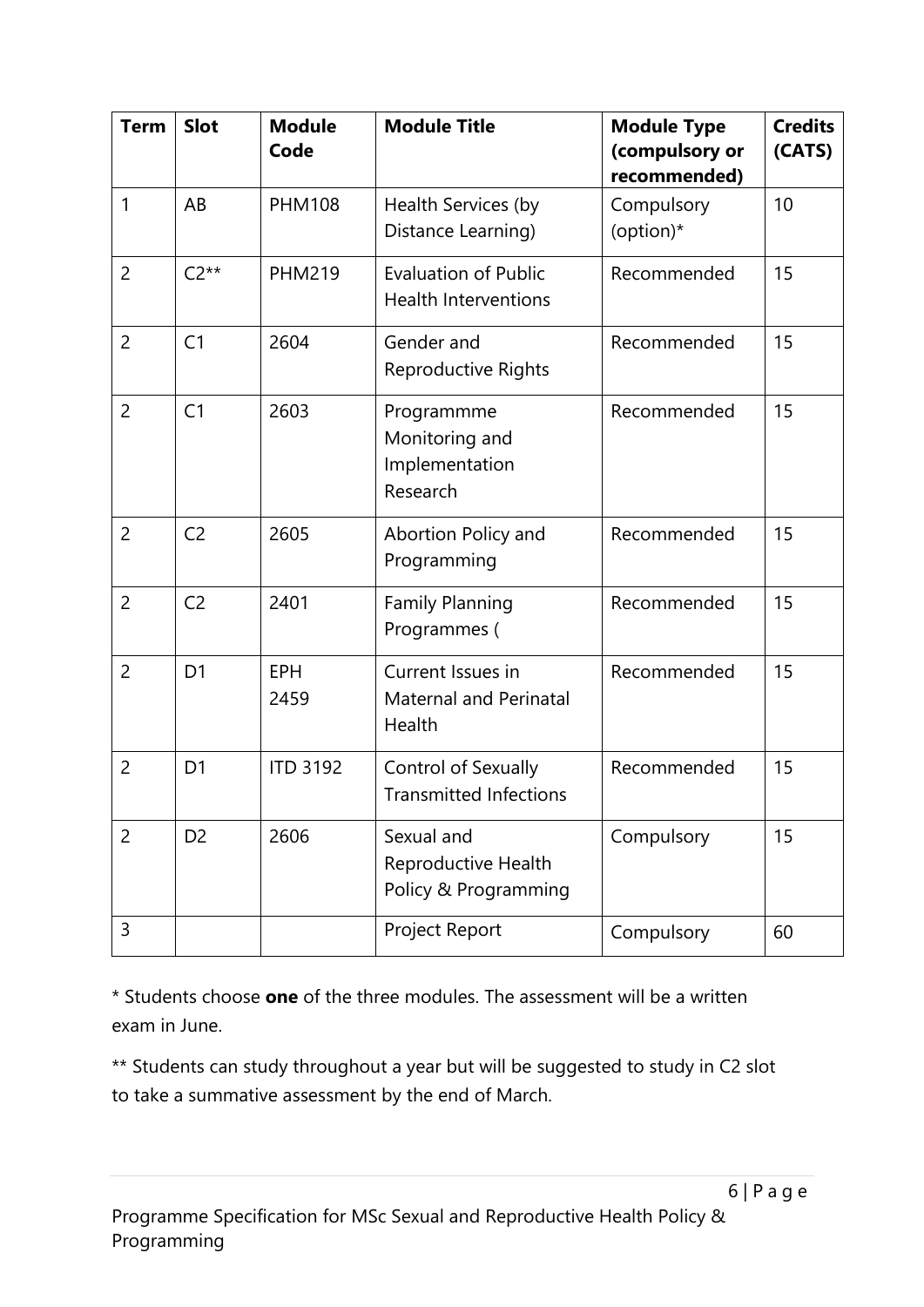Students may also pursue Distance Learning modules run by LSHTM, including but not limited to: Economic Evaluation; Managing Health Services; Principles and Practice of Health Promotion; Conflict and Health.

# **4. Contact Hours**

Student contact time refers to the tutor-mediated time allocated to teaching, provision of guidance and feedback to students. This time includes activities that take place in face-to-face contexts such as on-campus lectures, seminars, demonstrations, tutorials, supervised laboratory workshops, practical classes, project supervision and external fieldwork or visits, as well as where tutors are available for one-to-one discussions and interaction by email. Student contact time also includes tutor-mediated activities that take place in online environments, which may be synchronous (using real-time digital tools such as Zoom or Blackboard Collaborate Ultra) or asynchronous (using digital tools such as tutor-moderated discussion forums or blogs often delivered through the School's virtual learning environment, Moodle). Module contact time will be defined in the individual module specifications and provided to students at the start of their programme.

This definition is based on the one provided by the [Quality Assurance Agency for](https://www.qaa.ac.uk/docs/qaa/quality-code/contact-hours-guidance.pdf)  [Higher Education \(QAA\) Explaining contact hours \(2011\)](https://www.qaa.ac.uk/docs/qaa/quality-code/contact-hours-guidance.pdf) guidance document, page 4 [available here.](https://www.qaa.ac.uk/docs/qaa/quality-code/contact-hours-guidance.pdf) Student contact time, together with time allocated for independent study and assessment, determines the total student study hours for a module or programme. Although there are separate hours allocated for each of these activities, they should always be clearly linked together to support effective learning.

The London School of Hygiene and Tropical Medicine (LSHTM) defines high quality contact time as structured, focused, purposeful and interactive.

## **5. Entry Requirements**

## **Criteria for admission**

Applicants must normally satisfy LSHTM's general entrance requirements and additional programme-specific entrance requirements described below to be considered for admission. Applications must be submitted in accordance with the procedures and deadlines given in the web-based or printed prospectus.

In order to be admitted to the programme, an applicant must:

**a)** hold a first degree at the UK equivalent to Second Class Honours standard or above in a relevant discipline, a degree in medicine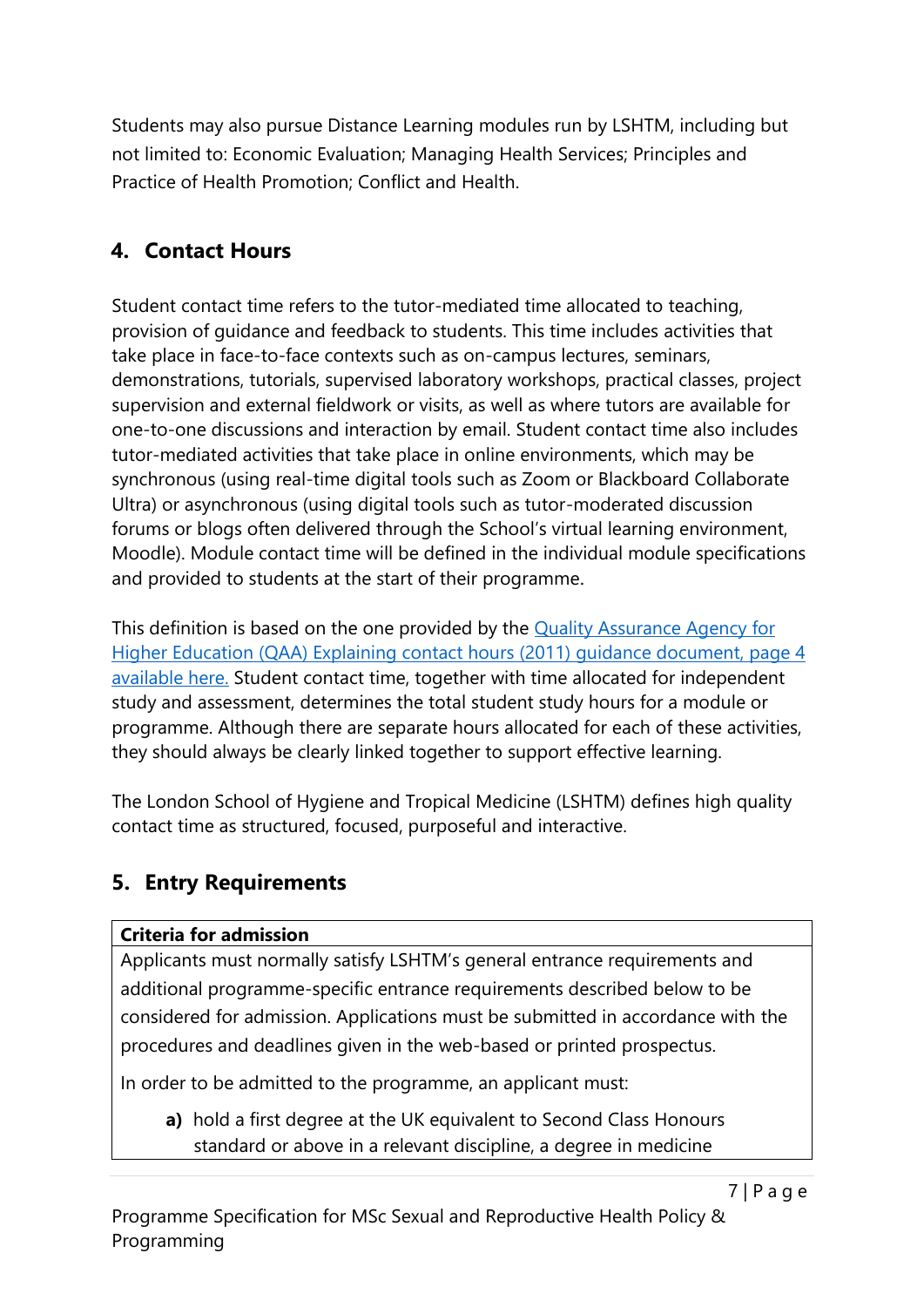#### **Criteria for admission**

recognised by the UK General Medical Council (GMC) for the purpose of practising medicine in the UK, or another degree of equivalent standard awarded by an overseas institution recognised by UK ENIC.

### **OR**

**b)** hold a professional qualification appropriate to the programme of study to be followed by written examinations and judged by LSHTM to be equivalent to a Second Class Honours degree or above.

### **OR**

**c)** have relevant professional experience or training which is judged by LSHTM to be equivalent to a Second Class Honours degree or above.

### **AND**

satisfy any additional requirements where prescribed for admission to a specific programme.

### **Additional requirements**

Successful applicants for the MSc in Sexual and Reproductive Health Policy and Programming are expected to have worked either in the health sector in a lowand middle-income country setting or the sexual and reproductive health field for a minimum of two years. Qualifications and experience will be assessed from the application.

For further information, please see [https://www.lshtm.ac.uk/study/how](https://www.lshtm.ac.uk/study/how-apply/applying-masters-degree-london/you-apply-msc)[apply/applying-masters-degree-london/you-apply-msc](https://www.lshtm.ac.uk/study/how-apply/applying-masters-degree-london/you-apply-msc)

### For further information, please see

[https://www.lshtm.ac.uk/study/how-apply/applying-masters-degree-london/you](https://www.lshtm.ac.uk/study/how-apply/applying-masters-degree-london/you-apply-msc)[apply-msc](https://www.lshtm.ac.uk/study/how-apply/applying-masters-degree-london/you-apply-msc)

### **English language entry requirements Band C**

It is essential that all students have a good command of the English language to benefit from their studies at the LSHTM. As part of the application process,